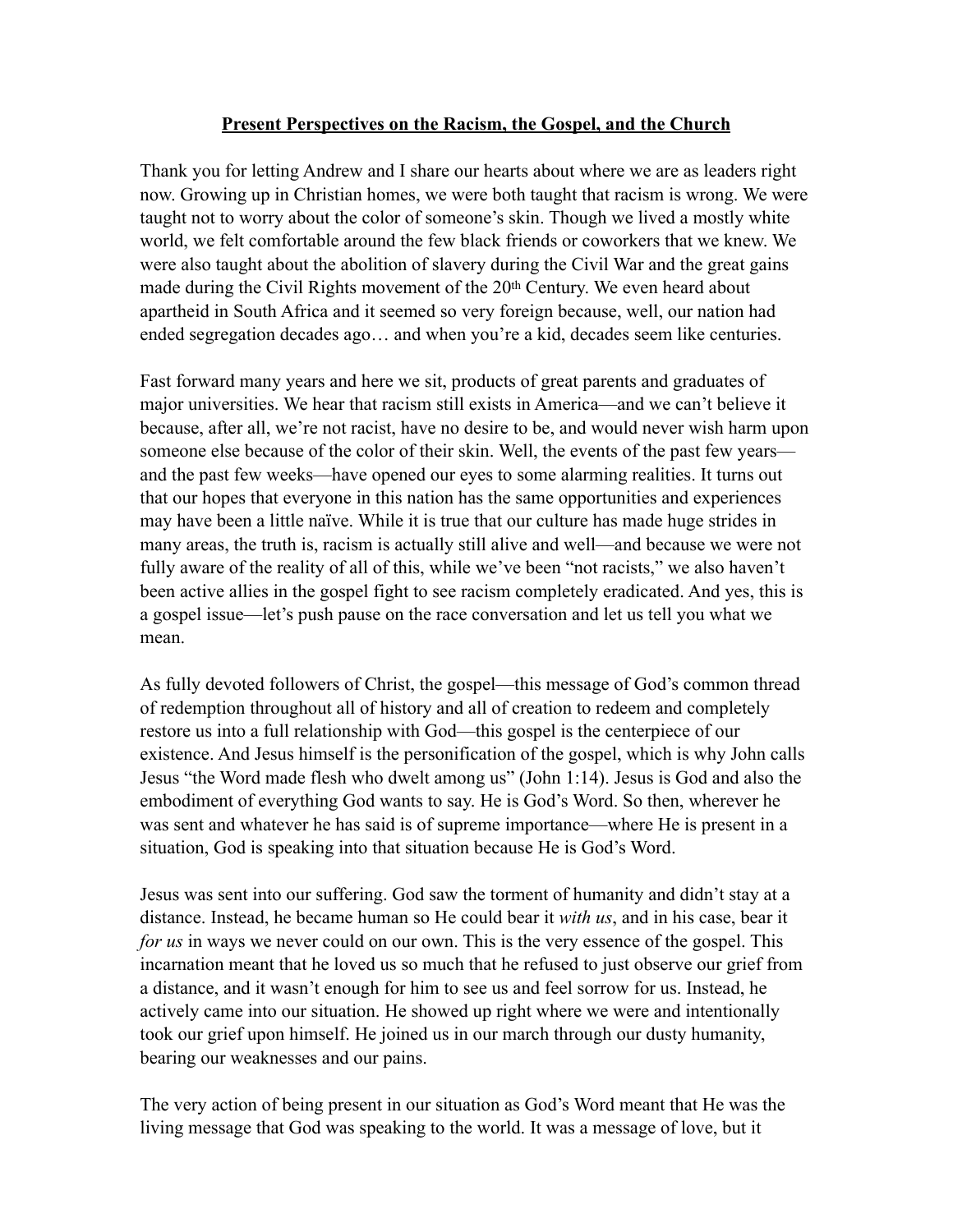wasn't cheap. He felt what we were feeling, lived where we were living, and died of what was killing us.

He didn't just do all this *for us*, though. For those of us who are now His followers, He also requires us to do this *for one another*, establishing this attitude-that-leads-to-action as the unequivocal centerpiece of the new covenant of his kingdom. " A new commandment I give to you, that you love one another: just as I have loved you, you also are to love one another" (John 13:34 ESV). A new commandment? Another way to say this would be—a new law, or as the Apostle Paul called it, "the law of Christ." To be clear, the law of Christ doesn't mean what many believers think it means. It is not based upon good behavior, church involvement, personal devotions, good intentions, or never making mistakes. The law of Christ requires a constant belief and focus upon two key things: how much Christ loves you, and then how much you love others to the same degree.

The law of Christ is not something we can just "do" without constantly returning and reflecting upon these two things, which means we will constantly be listening and changing as we grow in our relationship with Christ and in our understanding of how to love others well. This means that as we follow Him, we will keep taking in new information and new perspectives about truth—in fact, Jesus said this would happen when He said that His Spirit would "teach you all things and bring to your remembrance all that I have said to you," (John 14:26) and "… guide you into all truth…" (John 16:13). The essence of being a disciple is continuing to take in truth as Christ continues to reveal it—to admit there may be perspectives, situations, or knowledge that we haven't fully grasped before. So we listen. We evaluate. We weigh these things in community. We take hard looks in the mirror. And if it is right, then we begin to adapt our perspectives to align with the truth of what we're learning. This is really what it means to be disciple—to keep following while the One you are following keeps teaching you new things, and you keep changing your perspectives to look more like the truth. In fact, disciple means follower, and if we want to be Christ-followers, we have to keep listening and changing what we think to better align with what He thinks. Otherwise, we're less like followers and more like fans in the grandstands of faith.

For us, there has been new information over the past several years that has come to light —truths about being authentic, living a life of confession, resting in grace, and refusing to be isolated. It was hard at first, but we were able to learn that we all have patterns of sin from which we are powerless gain freedom by our own strength. We like to think of ourselves as doing okay, but the gospel has shown us that what Jesus said in John 15 is true: Apart from Him, we can do nothing. (John 15). But we don't have to ever be apart from Him. We are learning to live under the shelter of His ways, and so we are also becoming more and more free from life-controlling sinful patterns like pride and selfrighteousness and lust and anger and control and pornography and anxiety and many more. Instead of hiding, we've learned that there is safety in the light of community with His people, so we choose to live there instead of living in the shadows of good intention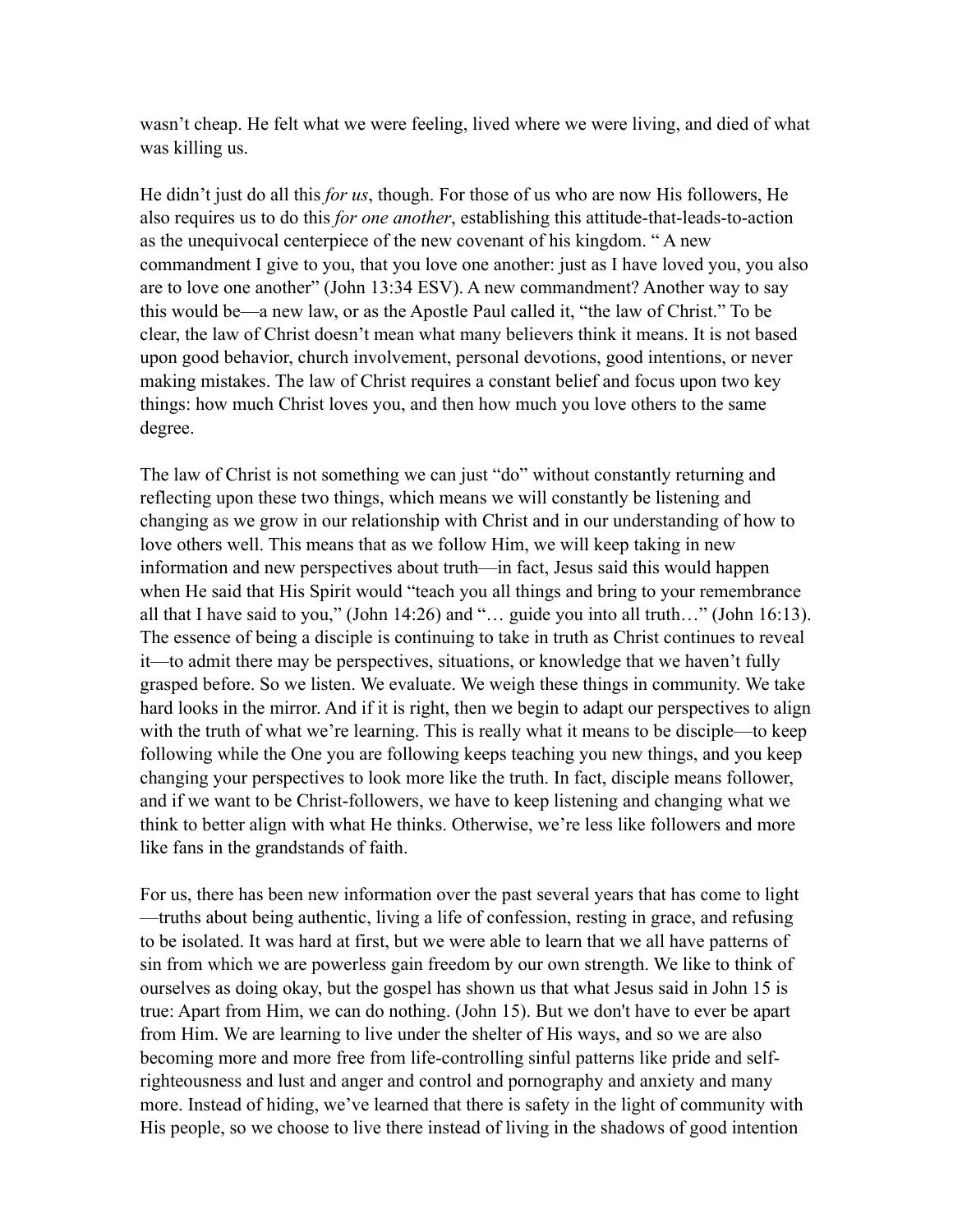and self-help isolation. All this has been radical truth that for years we thought we already fully knew. However, we have confessed to you many times since that we mostly only endured the most important parts of the gospel, especially living humbly together in honest community. It has been in this context that we truly learned how to fulfill this new law of Christ—again, not through disciplines or spiritual accomplishments, but through the one anothers of scripture. This is what Jesus did—where God's Word resided with others, His friends and disciples. So this is where we are choosing to dwell too, so that we may: "Bear one another's burdens, and so fulfill the law of Christ" (Galatians 6:2 ESV).

As leaders, we have been seeing some truths more clearly, so we are trying to adapt our thinking and perspectives to better align what we think with what Jesus thinks. It turns out, the feeling that race is no longer a pressing issue in America—the feeling that we hoped was true when we were children and adults—is not accurate for many people. It is actually many people from the black Christian community whom God is using to teach us new things and open our eyes to things that, quite honestly, we were never willing to look at before, even though they've been asking us to for years. The result is that we now are beginning to more clearly see the just and imminent need to acknowledge and stand firmly in opposition to the systemic racism that has plagued our nation for centuries that this is a part of better fulfilling the law of Christ towards those around us, including people of color.

In light of the recent and tragic events involving the deaths of Breonna Taylor, Ahmaud Arbery, and George Floyd, along with many other senseless acts of violence and injustice, we are now beginning to see that the right gospel posture should have always been to stand alongside and bear the burdens of our black brothers and sisters in Christ and in the black community as a whole. Why? Because scripture is so very clear that racism and prejudice are antithetical to the message of the gospel. In fact, Jesus Christ himself constantly crossed racial lines as He walked this earth—from Samaritan women to Gentile enemy soldiers to everyone in between. In fact, because He was Jewish in an occupied Roman world, He himself was often not welcomed and was certainly not included in the power structure of their society. And when he established his Church, its very inception was often plagued with the same uncomfortable issues of race that we've often failed to recognize or address in the Church today—for them, it was often about Jews and Gentiles struggling to accept their common redemption and citizenship together in a kingdom higher than their own histories, perceptions, or prejudgments.

We recognize that, hopefully, none of us have ever intended to support racism. We know that this can be uncomfortable because, none of us wishes harm upon anyone because of the color of their skin. Being "not racist" is most certainly a good thing. However, we are being taught that much more should have been expected of us that simply being "not racist"—there is so much more that we can and should be doing to actually help to eradicate racism. Maybe that seems impossible to us, which reveals that perhaps our expectations of God are a bar set far too low. After all, Christ came to destroy the works of the evil one (I John 3:8), so it should also be our work as His body to do the same.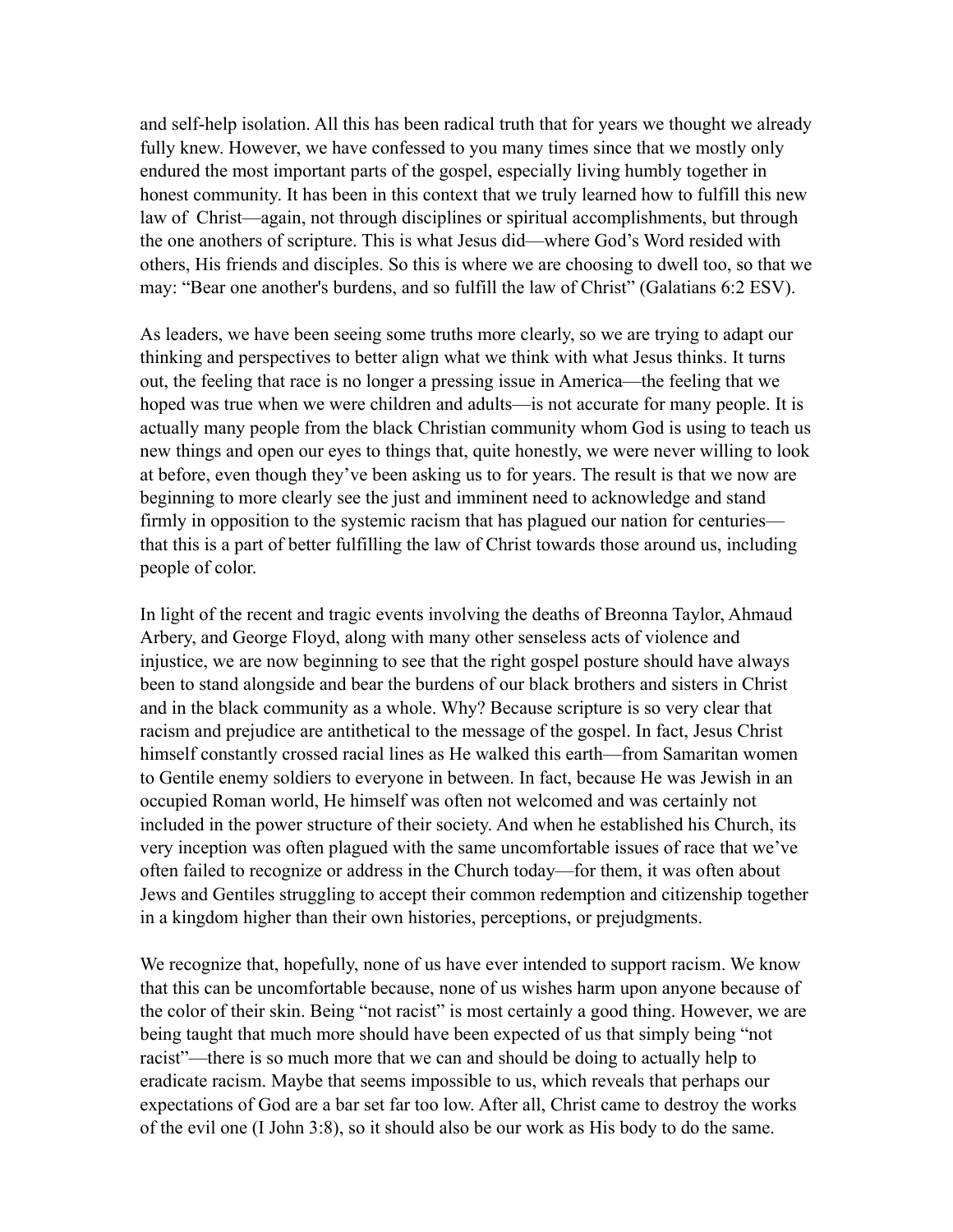For us, we are no longer content to just "not be racist." Instead, we believe that the gospel calls us to be anti-racist, allies with brothers and sisters of color as an accurate reflection of the ally Jesus was for people of other races when He walked the earth. It is easy to think like we thought for so many years—that this is a heart issue and not a race issue. It most certainly is a heart issue, but we believe that for far too long we have used this is as an excuse to not engage. After all, if it is an issue like abortion, gun control, hunger, homelessness, foster care systems, and many other social issues, we would never just sit back and say, "Everyone in these situations just needs Jesus in their hearts." Of course they do need Jesus and this is our primary goal for all people; however, while we seek heart change, we also seek policies and reforms that would reflect our beliefs—we do it every day. No doubt, there are many of these areas where we should be taking a more active role not just in seeking heart change, but in allowing our heart change to lead us to take action. Likewise, wanting the hearts of people to change shouldn't stop us from seeking changes to any policies or power structures that discriminate or endanger people of color. And this is not our attempt to meander into politics. Truly, this is not a political issue, but rather a gospel issue of justice. The gospel always begins with a change in the heart, but it always continues into action that results from that heart change. We know that belief without action is a dead belief (James 2:14). Our inaction as the pastors of a white church, though not meant to do any harm here, have very little good in this matter. Inaction inadvertently helps to maintain the status quo, which has been comfortable for us as white leaders, but not so much for our black friends and neighbors. We can admit this without calling ourselves "racists" or bearing the guilt of the entire system of racism. We were all born into this, but those of us who have been born again into something better have access to a divine power that can actually change things. As Martin Luther King said, "Injustice anywhere is a threat to justice everywhere. We are caught in an inescapable network of mutuality, tied in a single garment of destiny. Whatever affects one directly, affects all indirectly." As pastors, we are choosing to instead of be a part of God's process to heal the wounds that hundreds of years of racism have inflicted.

So as leaders, we repent to you and we repent to the black community—above all, for not trying to listen, learn, and be active in this issue. We have learned that confession and admittance of wrong doesn't lead to destruction and condemnation, but rather to transformation—the gospel repeatedly shows us this and any change we have experienced has been from this. So we are committing to grow in our faith and our leadership through very specific steps, which include laying aside our need to be technical, hair-splitting, and argumentative in moments when people we should be loving are mourning over such great loss and injustice. We may not fully understand what they are feeling, but we are intent on listening and being there just as Christ did for us—for that is the law of Christ at work. We want to listen and learn with humility, acknowledging that our own theories and observations cannot cancel out others' perspectives and experiences, especially when those experiences are different than our own. We hear the invitation of our fellow believers who are people of color to at least begin by sitting in lament in this uncomfortable pain with them and, like Christ, "dwell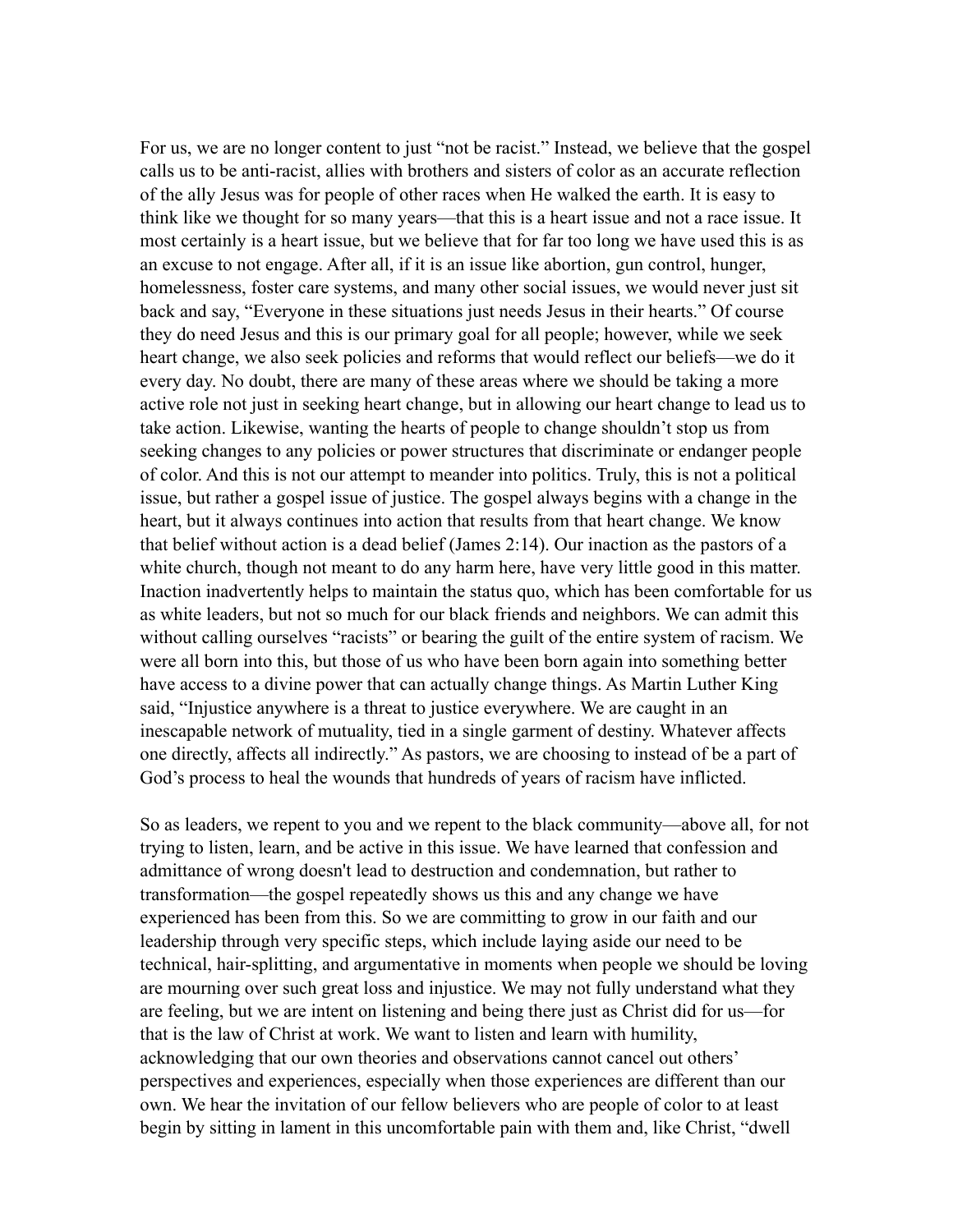among them" in their grief, righteous anger, and in the outcry for justice and righteousness, so that we may truly fulfill the law of Christ. We are not waiting for the news cycle to pass—we are ready to be present and to follow Christ in this endeavor indefinitely.

We know that there are a lot of conflicting opinions and issues swirling about with all of this. In gentleness, let's address a few as we are learning about them at present. First, we recognize that all lives *should* matter, but for some people in this nation, this has simply not been their experience as it has been for most of us. For this reason, we are ready to begin echoing the gospel in proclaiming that black lives matter to Christ, to the church, and to us as individuals. Now, let's be clear, saying this phrase does not mean that we align ourselves with all of the political ideologies of the Black Lives Matter organization. There is a difference between the expression and the organization. We simply mean that along with white, black, and brown church leaders and members around the world, we see that all Christians should easily decry all discrimination, violence, and unfair treatment of our fellow citizens and believers due to the color of their skin, as this is anathema to the law of Christ.

Also, we openly support and are grateful for the vast majority of law enforcement officers, white, black, and brown, who serve and protect our communities with honor. Speaking with many of them, most of them are also outraged at these racially motivated abuses of power, some even crossing riot lines to join in the protests. There is no need to sum up the character of all police because of the negative actions of a very few. We also do not condone the destruction of cities or property, but once again, we do recognize that the negative actions of a few should not distract or cancel out the needs and requests of literally millions who are asking us as Christ's church to please listen to what they are saying with compassion and take action in standing for biblical righteousness and justice. No matter what the media, social media, or the pundits say, it need not be either/or… we are free by the gospel to live in the wisdom of both/and, and thus we do not have to become contentious, militant, or tribally divisive. As leaders, we are learning to not oversimplify these complex issues or vilify various elements so we don't have to understand the whole of the matter, but rather to justify remaining emotionally unengaged or inactive in what is an uncomfortable situation. Proverbs 17:17 (ESV) says, "A friend loves at all times, and a brother is born for adversity." There is a lot of uncomfortable adversity, but we were made for this—to stand with our brothers and sisters in Christ and to fulfill the law of Christ by loving at all times, especially difficult times.

Moving forward, as leaders, Andrew and I pledge to strive to become more educated on the issues of systemic racism in our nation and in the Church. We also pledge to be more present with our black brothers and sisters, building relationships, engaging in their lives, and welcoming them to engage in ours. We also pledge to better express the gospel and the elements therein that acknowledge the evils of racism, seeing that this issue can often hide in the seams of our society in ways we have been privileged to ignore. But now, we consider it our privilege to pay attention, respond with empathy, take action to help, and